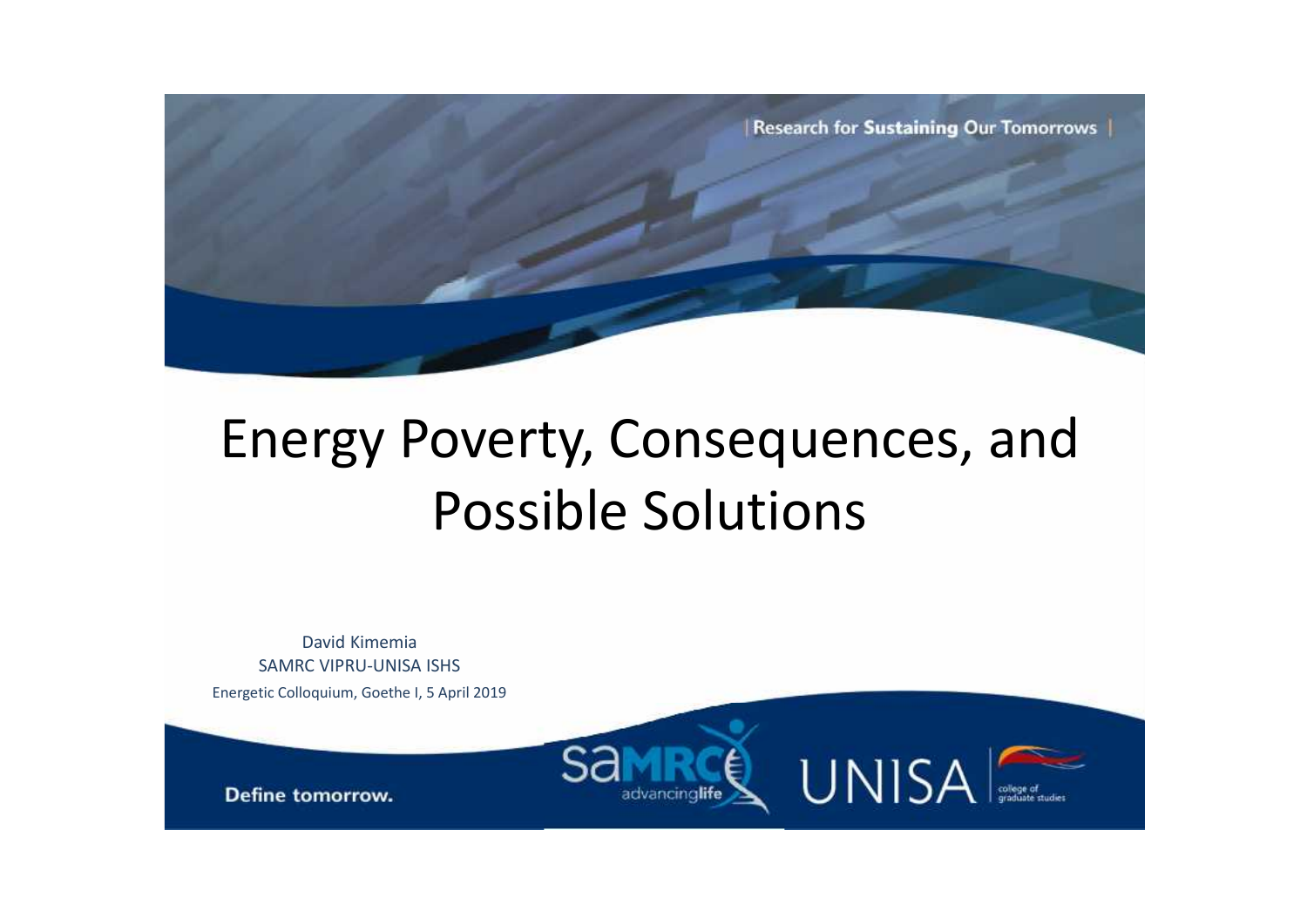# Persisting Energy | • Poverty in SA

- Energy poverty besets poor households
	- Various definitions: expenditure, quality, quantity
- Reliance on combustion fuels, risky stoves
- Exerts health, safety and economic penalties
- Form of structural violence, social injustice
- Governmental response muted/reactive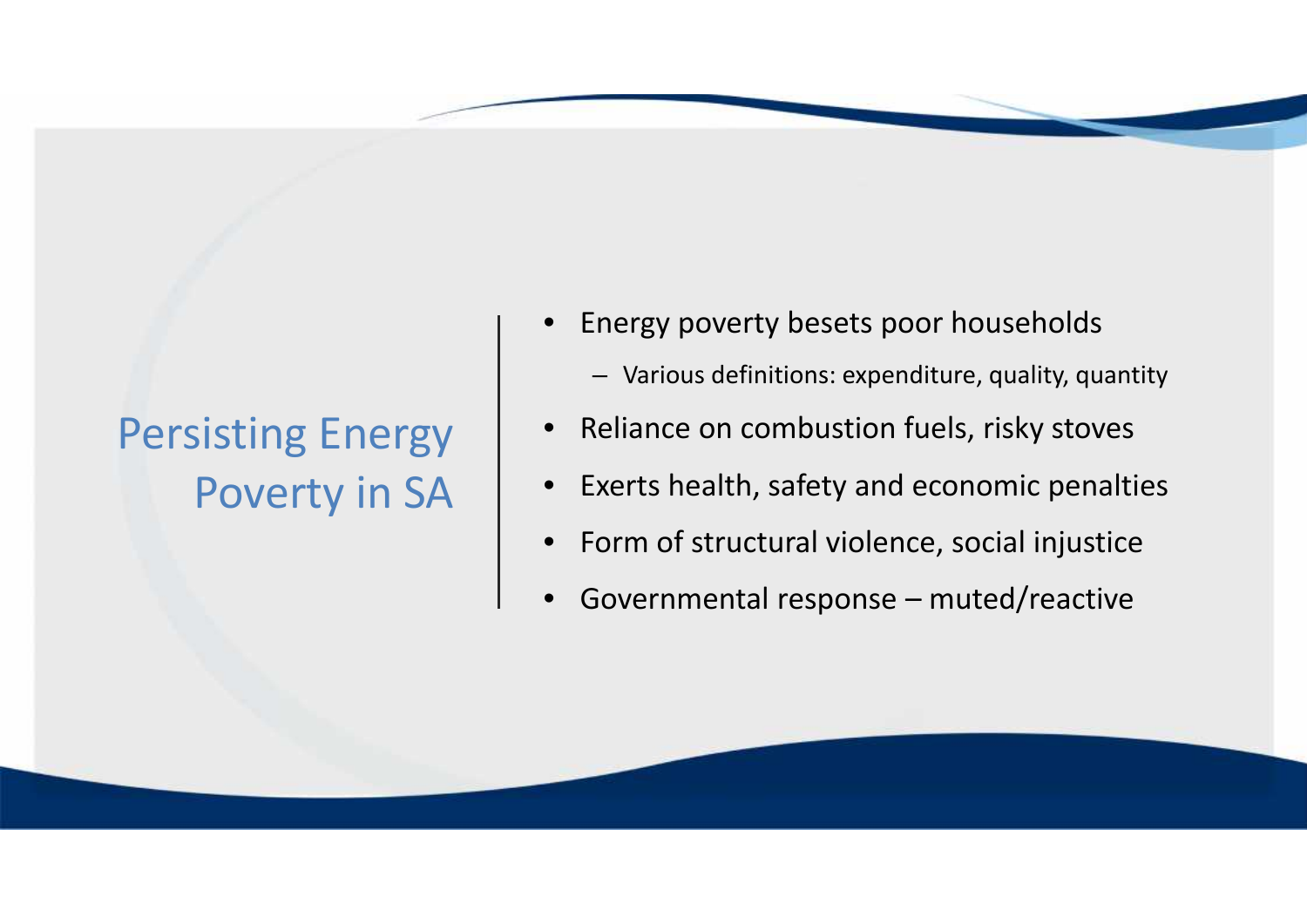### Consequences of Energy Poverty

- Burns, fires, poisonings, violence:
	- Morbidity and mortality,
	- Property losses, deepens impoverishment
- Household air pollution:
	- From smoky fuels
	- Major cause of health losses
- **Exposure to elevated heat levels** 
	- Adverse health effects

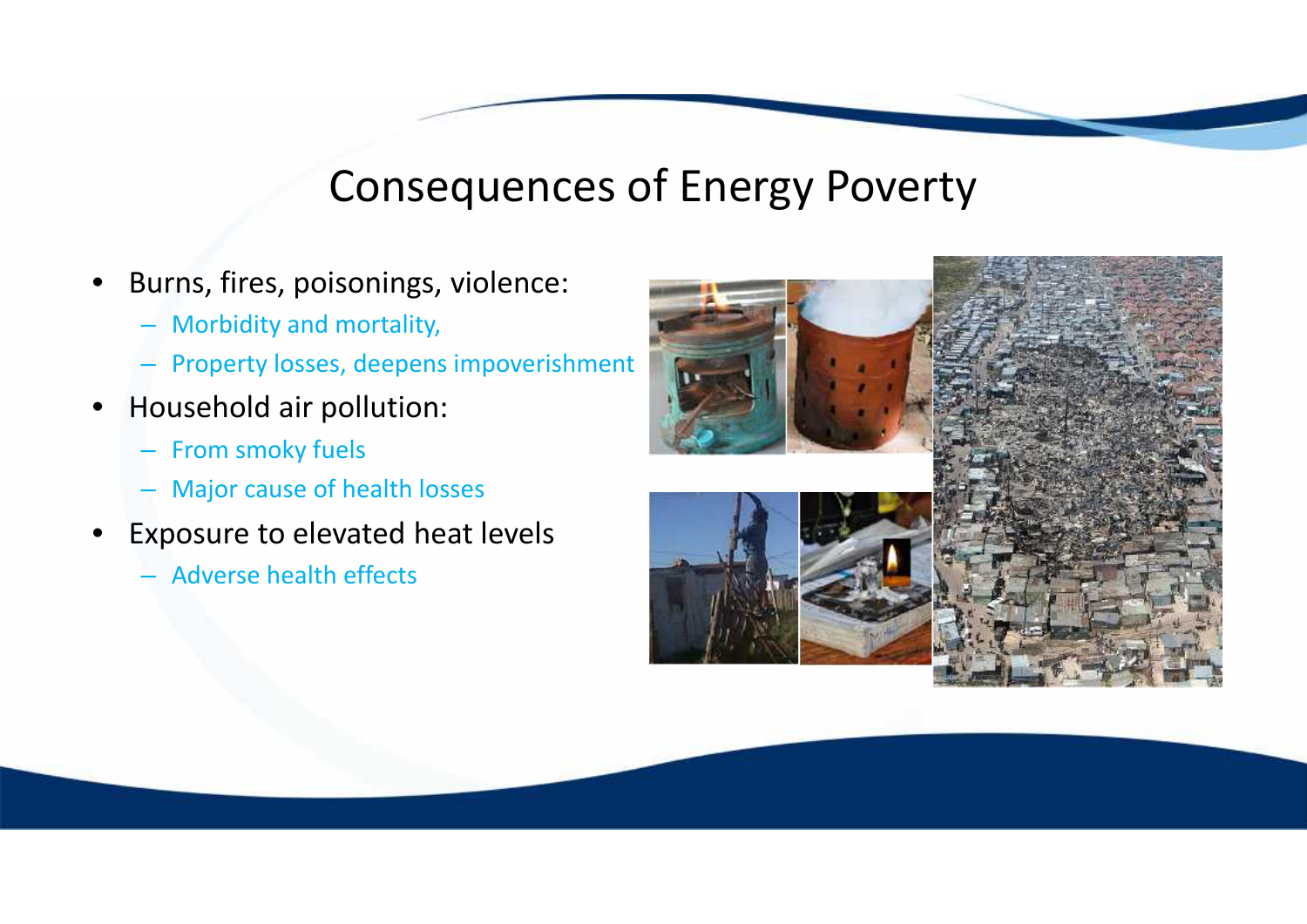# What are the Solutions?

- Technology for safe and clean energy exists
- Options: solar, biogas, LPG, liquid biofuels…
- Needed: practical energization model (demonstrate, test, implement, evaluate)
	- Place clean energy technology in the hands of poor communities and sustain adoption
- Microgrid approach; scalable solutions

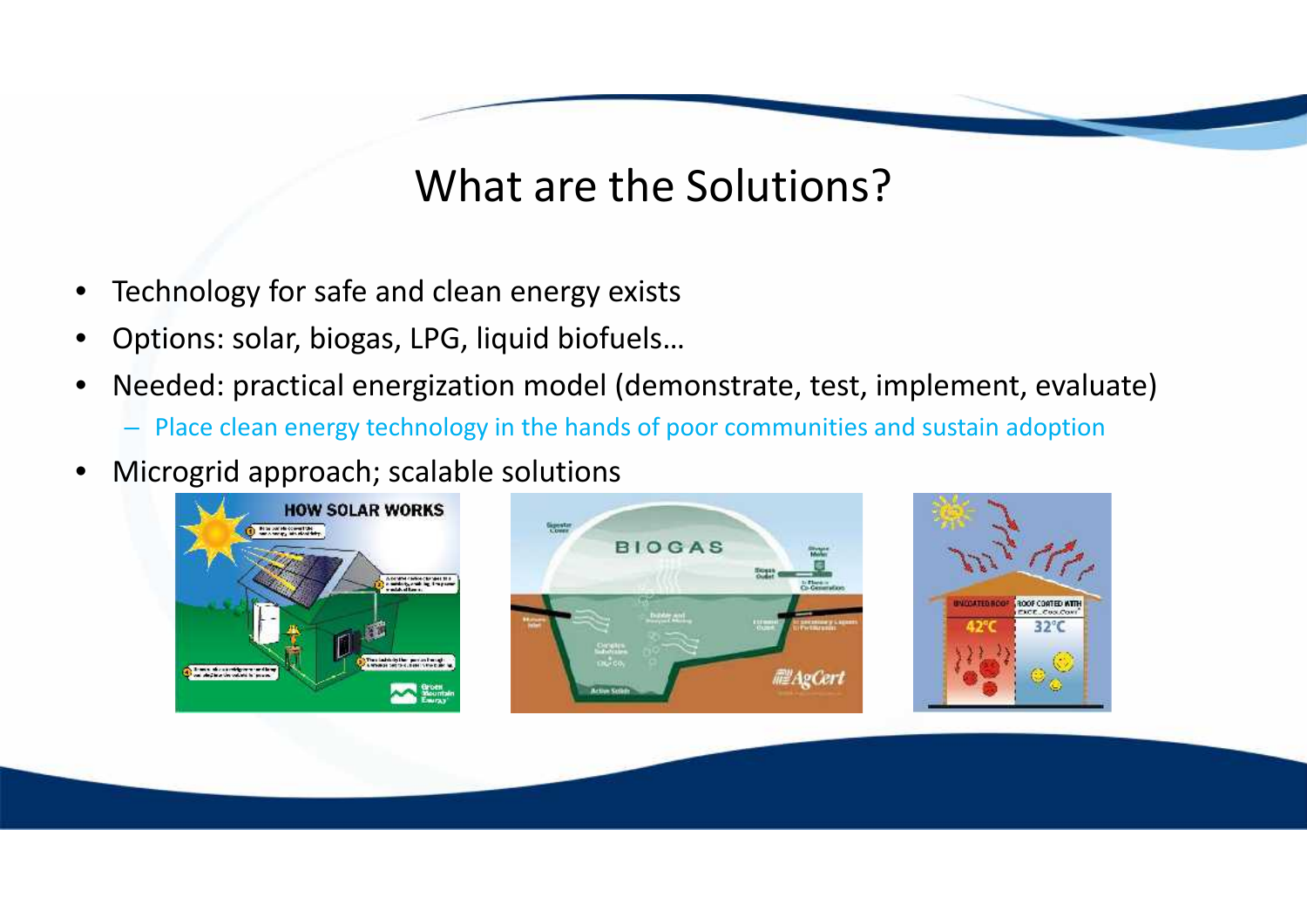# UNISA Community Energization Approach

- **Goal**: contribute to the promotion of the health, safety and peace of energy-poor households and communities
- **Aims**:
	- Determine the performance, efficiency and technical effectiveness
	- Conduct formative evaluations with the participating communities
	- Determine key human, environmental and institutional enablers and barriers
	- Evaluate the immediate and medium-term safety and health outcomes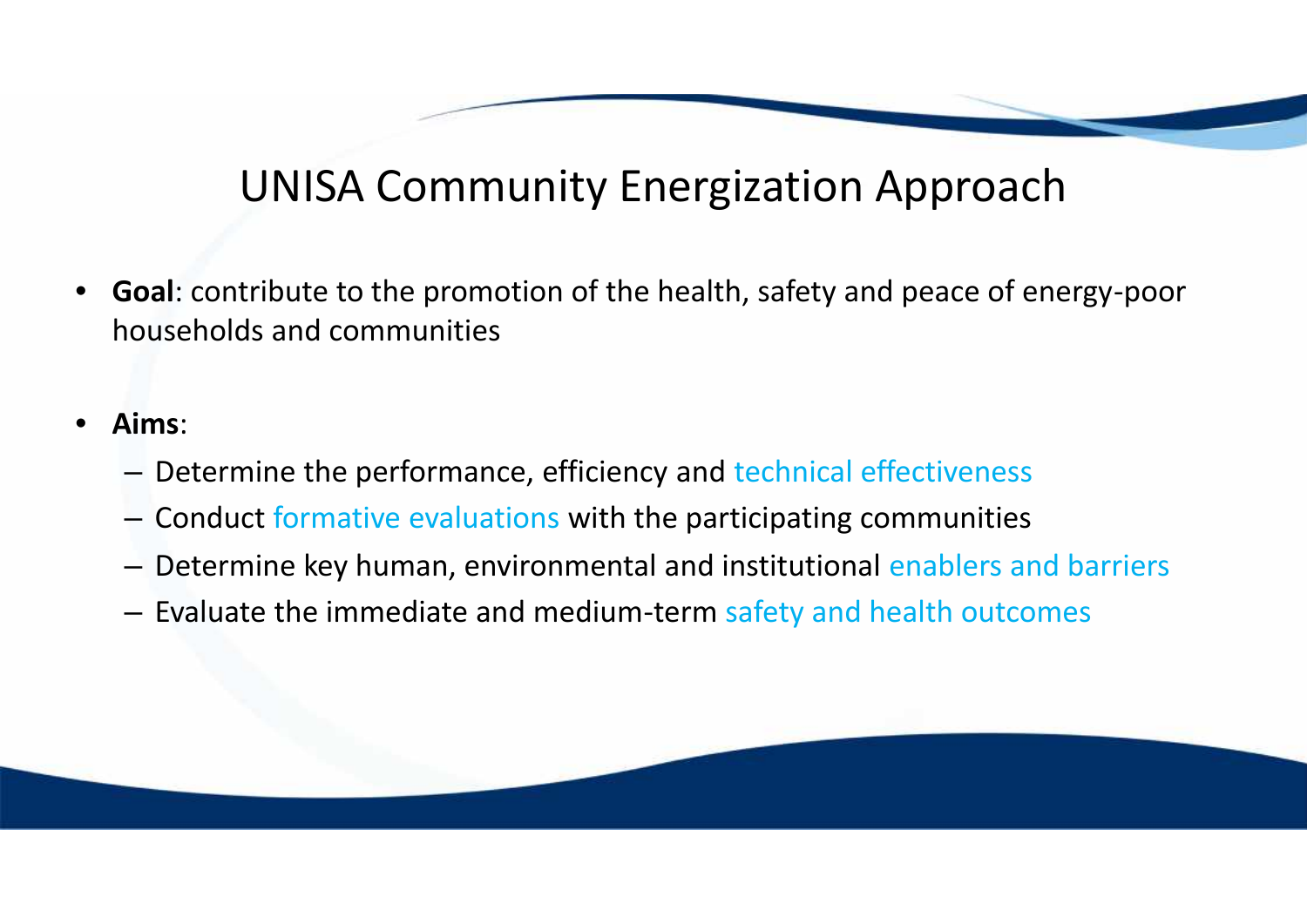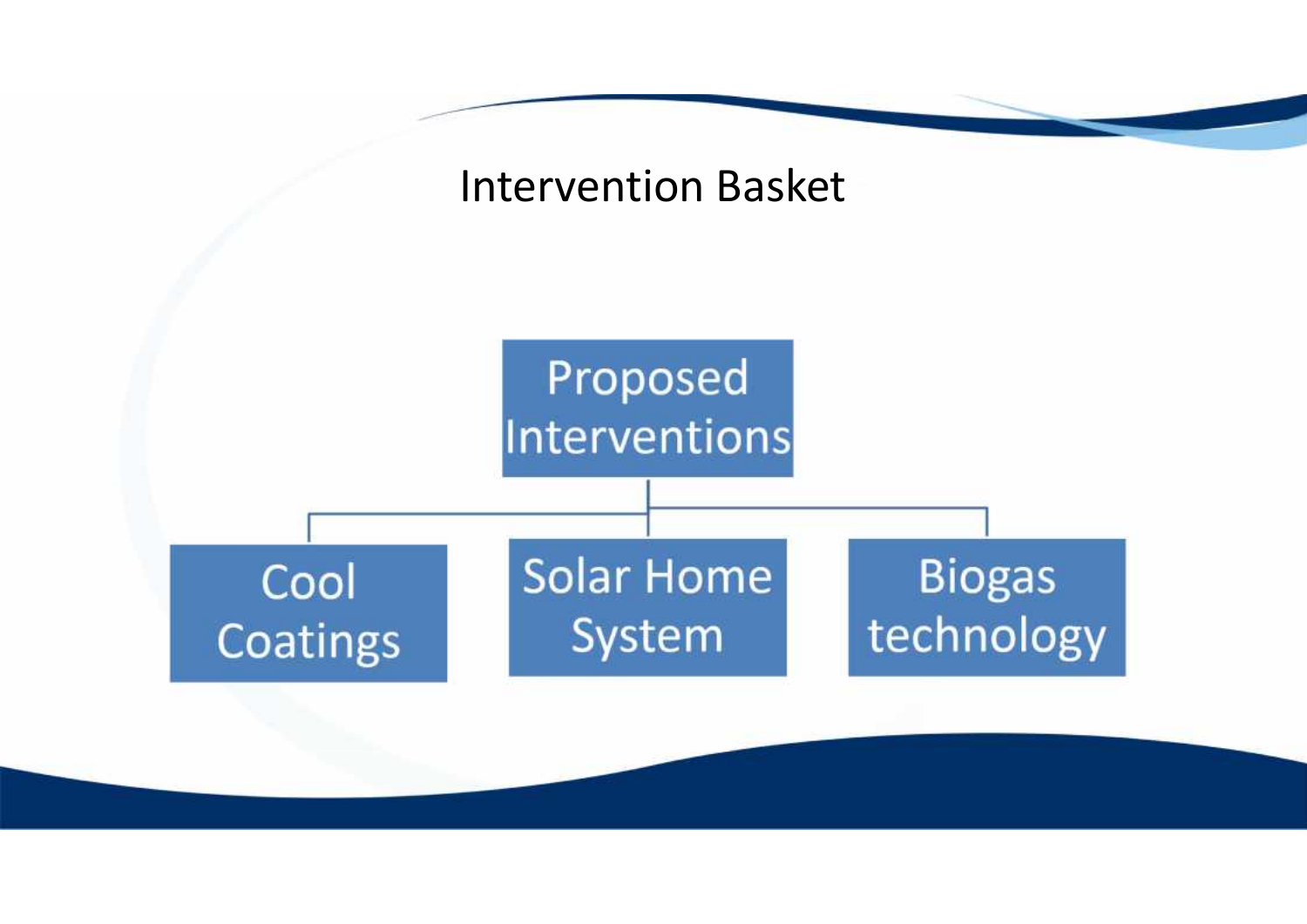# Phased Project

- Phase I: Demonstration of solar, biogas, cool coatings
	- Set up demo site; test the technology;
	- Conduct live demonstrations
- Phase II: Pilot in ECDs and households
	- Monitor and evaluate in 6 months
- Phase III: Implement CRT intervention (N=400 households)
	- Follow for 24 months; Evaluate health, safety, socioeconomic outcomes etc.
	- Monitor long-term uptake

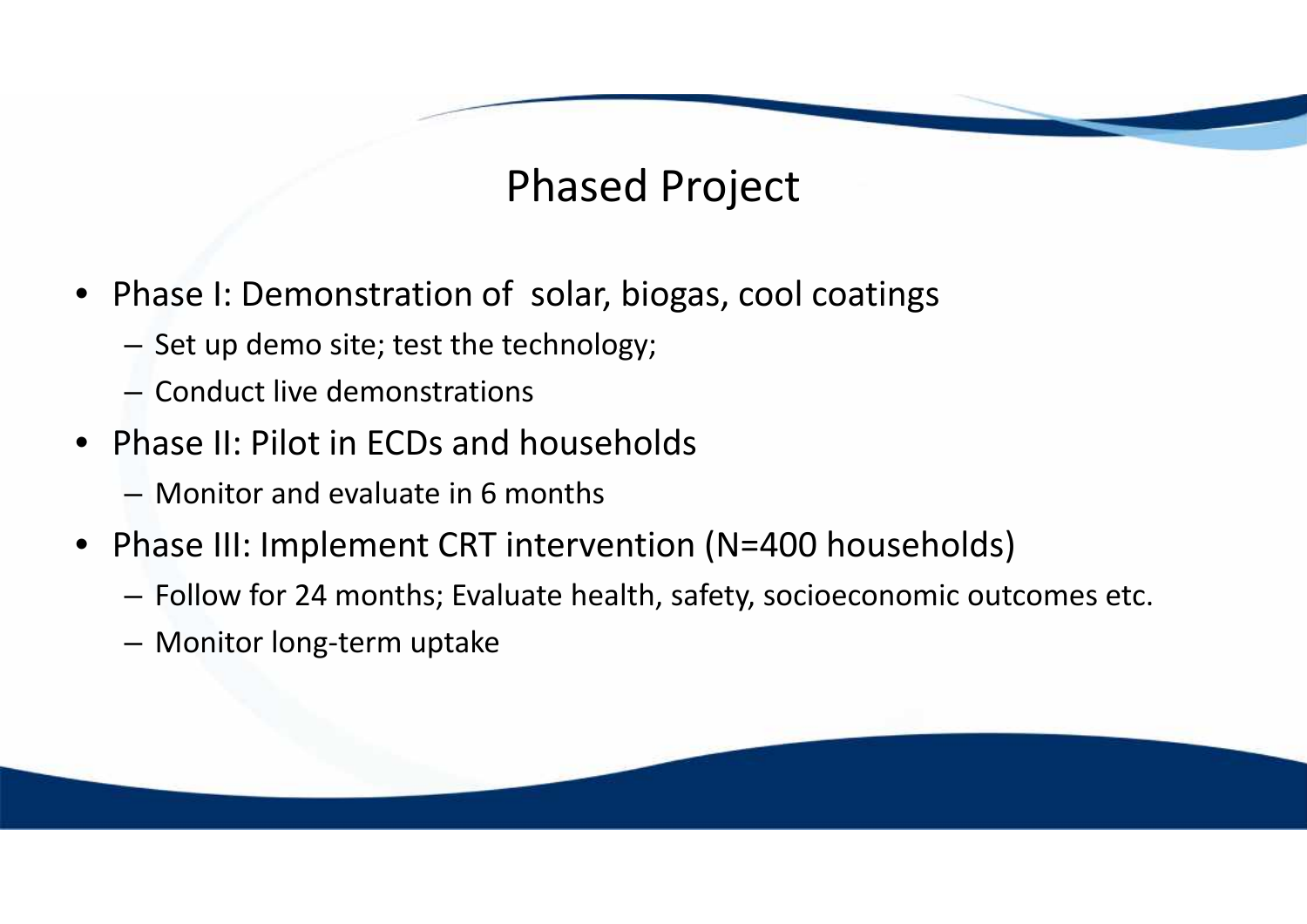#### Demonstration Site

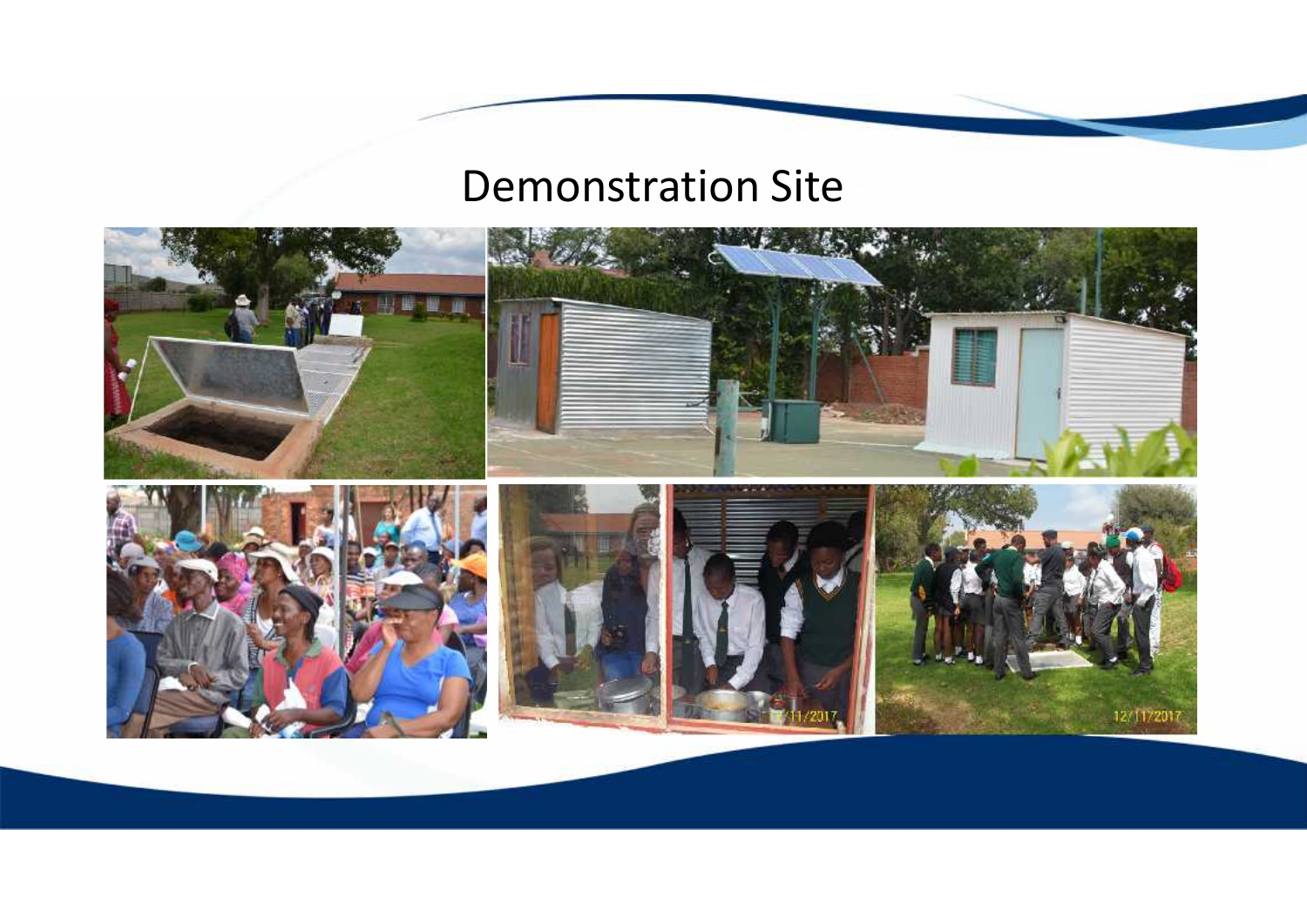### Technology Performance Assessments

- Biogas:
	- Meets expected baseline performance
	- Efficient cooking and heating
- Cool coatings:
	- Coated shack cooler relative to control
- Positive formative evaluations
	- Communities satisfied with performance
	- Concerns on safety, security, costs